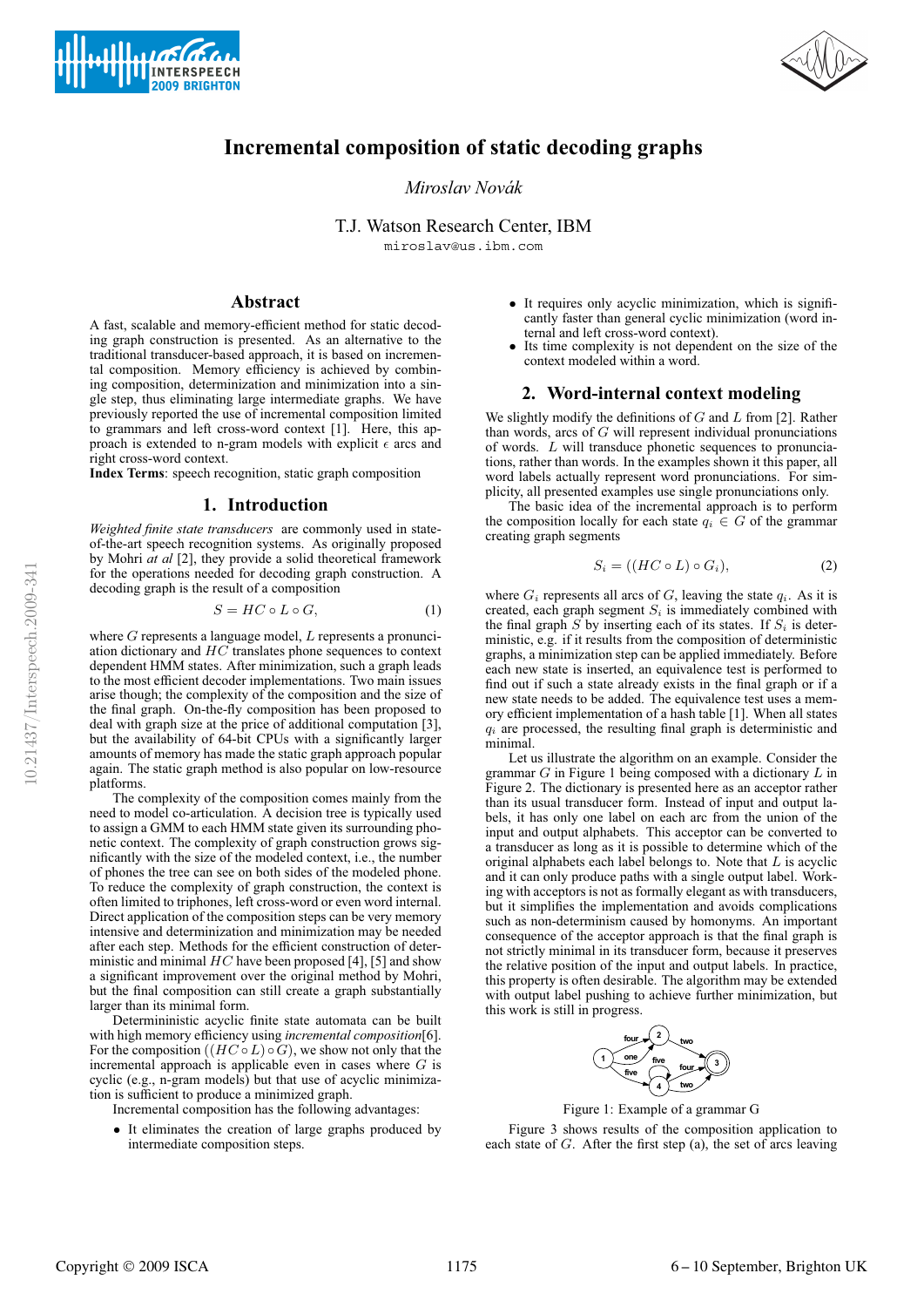

Figure 2: Pronunciation dictionary L

state 1 is replaced by a subset of  $L$  representing all pronunciations generated by these arcs. It is important to note that the original states of  $G$  are preserved. In the next step (b) state 2 is processed. When state 4 is processed in the final step (c), many of the new states already have their equivalents in the final graph, so only states and arcs shown in dashed red are created.



 $(c)$ 

Figure 3: Steps of incremental composition

One of the great advantages of this algorithm is that the cost of minimization is reduced significantly. Global minimization on a cyclic graph is costly,  $O(SA \log(S))$ , where S is the number of states and A the number of arcs. In our case, we know that the original states of  $G$  are preserved and that the composition only adds new states. Under the assumption than  $G$  is minimal and that  $L$  produces all output labels from the same alphabet as labels of G (i.e. all of the output labels are reachable from the initial state of  $L$ ), it is not possible that the composition would render any of the original states of  $G$  equivalent. This assumption is valid for the word-internal and left cross-word models (in the left-context case,  $L$  can be thought as having multiple initial states, one for each context). Furthermore, since graph segments being added always form a tree, only an acyclic minimization, applied locally to the new states added in each step, is required. Fast algorithms using a hash table  $(O(S + A))$  are available. To visualize this situation, consider the machine  $G'$ in Figure 4 which is derived from  $G$  by splitting each state into a pair of states, one for arc beginnings and the other for arc ends.  $G'$  is clearly acyclic and composition with an acyclic  $L$ will be acyclic as well. After the composition, the final graph can be obtained by simply merging the pairs of states back together. We will use this approach even for the right-context case, though the assumptions above are no longer valid.



Figure 4: Transformation of G into an acyclic graph

Let us now explain in more detail how the composition and minimization process is applied for each state of  $q_i \in G$ through another example. This process consists of the following subtasks: selection of the sub-tree of  $L$  matching the active



Figure 5: Sub-tree selection

pronunciations given  $q_i$ , weight pushing and state equivalence testing. In the presented algorithm, all three subtasks will be preformed simultaneously.

Consider an example of the machine  $L$  in Figure 5(a). Assume that the state  $q_i$  contains arcs labeled *four, five* and *seven*. States and arcs (each arc is tied to its destination state) of the tree are stored in memory in a topological order (see the numbering of states). The algorithm is based on a post-order traversal. As the states are visited, each state of this tree can be in one of the following three conditions: not visited (circle), visited but marked as waiting to be tested for equivalence (hexagon) or merged with the final graph (triple octagon). At any time, only one state in each level of the tree can be marked as waiting.

Two buffers are needed, both with size equal to the maximum tree depth; the first stores states marked as waiting and the second stores arcs prepared for insertion (in blue).

In the first step (a), the active leaves of the tree are marked to match the pronunciations of  $q_i$  and the corresponding costs are assigned to these leaves. The active leaves are then put into a queue sorted by their state number. They are immediately marked as merged, since they are part of  $G$  and will appear in the final graph, and the proper destination state index is assigned. As each state is inserted into the final graph, the new state index will be represented by a letter to distinguish it from the tree state index (this change is not shown in Figure (a) in order to show the full tree state numbering). Taking the first state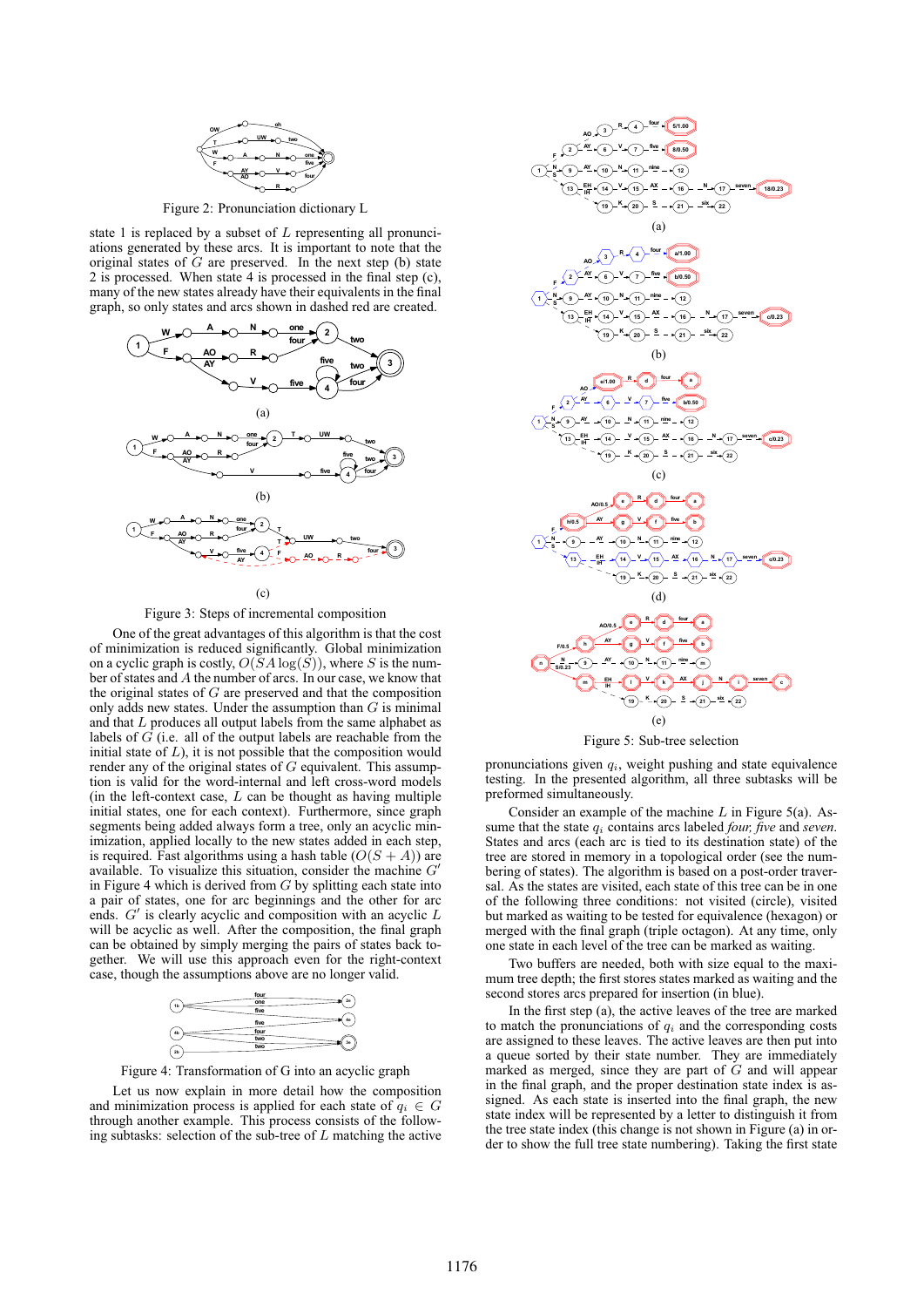from the leaf queue the tree is traversed towards its root (b) and all states along the path are marked as waiting and inserted into the buffer of waiting states (indexed by their level in the tree).

When the next leaf is removed from the queue, its parent is compared to the state in the buffer at the same level. If these two states are not equal, then the state in the buffer is inserted into the graph and marked as merged. The costs of its children are pushed on this state, applying the costs on the newly created arcs according to weight pushing in the tropical semiring [7]. The index of the new state (reflecting its position in the final graph) will be used as the target state when its parent arc is added to the graph. The process is repeated with each parent state until either the root or an equal state is reached. If the states are equal (e.g., state 2 in  $(c)$ ), the traversal towards the root stops. The next leaf is then removed from the queue and the same algorithm is repeated until the queue is empty (d). In the final step, all of the remaining waiting states are merged with the graph (e).

The upper bound on the amount of memory needed to traverse the tree is proportional to the depth of the tree times the maximum number of arcs leaving one state. The memory in which the tree is stored can be read-only and neither the memory required nor the computational cost of the selection depends directly on the size of the whole tree. In situations where the vocabulary does not change or when a large vocabulary can be created to guarantee coverage in all situations, the tree can be precompiled and stored in ROM or can be shared among clients through shared memory access.

The described algorithm works well when word-internal context models are used. In this case, the application of the described algorithm is straightforward. The state prefix tree  $(HC \circ L)$  to be used in place of L is built simply by enumerating state sequences of all pronunciations in the dictionary and merging the common prefixes.

### **3. Cross-word context**

To extend the algorithm to cross-word context models which affect the composition beyond the word boundaries, a two-pass approach is used. In the first pass, incremental composition is performed multiple times using a context dependent version of  $(HC \circ L)$ . The minimization step will guarantee that only those states which differ due to the context are added to the graph, when multiple compositions are applied to the same state of  $G$ .

As opposed to the word-internal case, not all of the new arcs can be connected to the correct state, because of the crossword context conditions. These connections are finalized in the second pass.

Let us define:

|                           | phone vocabulary          |
|---------------------------|---------------------------|
| L.                        | pronunciation vocabulary  |
| $l_{L}$                   | left context size         |
| $l_B$                     | right context size        |
| $C_L = \mathcal{P}^{l_L}$ | set of all left contexts  |
| $C_R = \mathcal{P}^{l_R}$ | set of all right contexts |
| $P_{C_R} = P(C_R)$        | power set of $C_R$        |

Given a fixed pronunciation vocabulary  $\mathcal{L}$ , we can easily find subsets  $C_{L_c} \subset C_L$  and  $C_{R_c} \subset C_R$  and there is a unique mapping  $\lambda : \mathcal{L} \mapsto C_{L_{\mathcal{L}}}$ . Given L in Figure 2, examples of single elements of these sets are:  $\{AY, V\} \in C_{L_{\mathcal{L}}}$  for  $l_L = 2$ ,  $\{F, AY\} \in C_{R_{\mathcal{L}}}$  and  $\{\{F, AY\}, \{W, A\}\} \in P_{C_R}$  for  $l_R = 2$ .<br>In our further examples, we will use  $l_L = l_R = 1$ , though the algorithm is applicable to larger context sizes at the price of higher computational cost.

We can now construct a left-context-specific state prefix tree for each context  $c_L \in C_{L_c}$ . During the tree build, for each pronunciation we need to consider a state sequence for each possible right context  $c_R \in C_{R_{\mathcal{L}}}$ . Since some of the state

sequences will be equivalent, each leaf of the tree will represent a set of specific right contexts  $p_{cR} \in P_{C_R}$ . We can assign an index to each unique  $p_{c_R}$  using a hash table. Though cardinality of  $P_{C_R}$  is  $2^{(l_R)^{|\mathcal{P}|}}$ , the actual size of the observed subset for  $l_R = 1$  was below 200 even for a large vocabulary. The index of  $p_{cR}$  can thus be encoded into the label of the leaf arc, together with the pronunciation index. The resulting tree is shown in Figure 6. The root state of the tree carries the information about the left context in which the tree was built, and each leaf state provides information about which context it can be used in. An actual GMM index is attached to each input label.

The incremental composition step can now be applied to each state of  $G$  as in the word-internal case but with several modifications. Each left-context-specific instance of the tree is applied only to those states which are affected by this context. All leaf states (right-context variants) corresponding to an active pronunciation are selected. This may lead to the creation of unreachable states, but this is a concern for grammar based Gs only. In back-off n-gram models, due to the back-off arcs, all right-context variants will be used. When leaf states are inserted into the graph at the beginning of sub-tree selection, the original destination state indices are used as in the word-internal context case, because their context-dependent instances may not exist yet. The correct destination will be determined in the second pass (with the exception of  $\epsilon$  arcs). When the root state is reached at the end of sub-tree selection, its index will represent the left-context-dependent state index. This index is inserted into a mapping table  $\rho : (q, c_L) \mapsto q_{c_L}$  to be used in the second pass.

A different treatment needs to be applied to  $\epsilon$  arcs. They are used in n-gram models to represent back-off transitions. If they are considered as part of the pronunciation vocabulary, G is still deterministic. They don't create a context on their own; they only transfer it from one root state to another. The correct destination must already be known during the first pass, otherwise the equivalence test performed for the minimization would not be correct. The states of  $G$  are first topologically sorted with respect to  $\epsilon$  transitions and the composition is applied in reversed topological order, so the final destination of each  $\epsilon$  arc is always available. In the case of n-gram models, this means that the unigram back-off state is processed first, then the bigram back-off states etc.



Figure 8: Segment of G

We will now explain in detail how the connections are finalized in the second pass on an example of a grammar segment in Figure 8. The result of the composition of this segment is shown in Figure 7. At the end of the first pass, arcs shown in green do not exist yet. All arcs and states in solid black do exist and are a part of the final graph. States in blue represent the roots of inserted left-context instances of the prefix tree for states 2 and 3. Arcs leaving those states (in dotted black) will not be a part of the final graph, but they will be used to construct new arcs with the correct right-context constraints. The following algorithm is applied to each arc with a pronunciation label. Consider the arc with label  $l =$  'oh' directed to state  $q = \lfloor 2/R = \{T,F\} \rfloor$ . As mentioned earlier, the information about the right context is actually encoded in the label as an index of  $p_{c_R} \in P_{C_R}$ , but in the figure it is shown on the state for better clarity.

1. Find the corresponding left-context root  $q_{c_L}$  =  $\rho(q=2, \lambda(l=$ 'oh')), given the left context implied by the label and the destination state, using the map created in